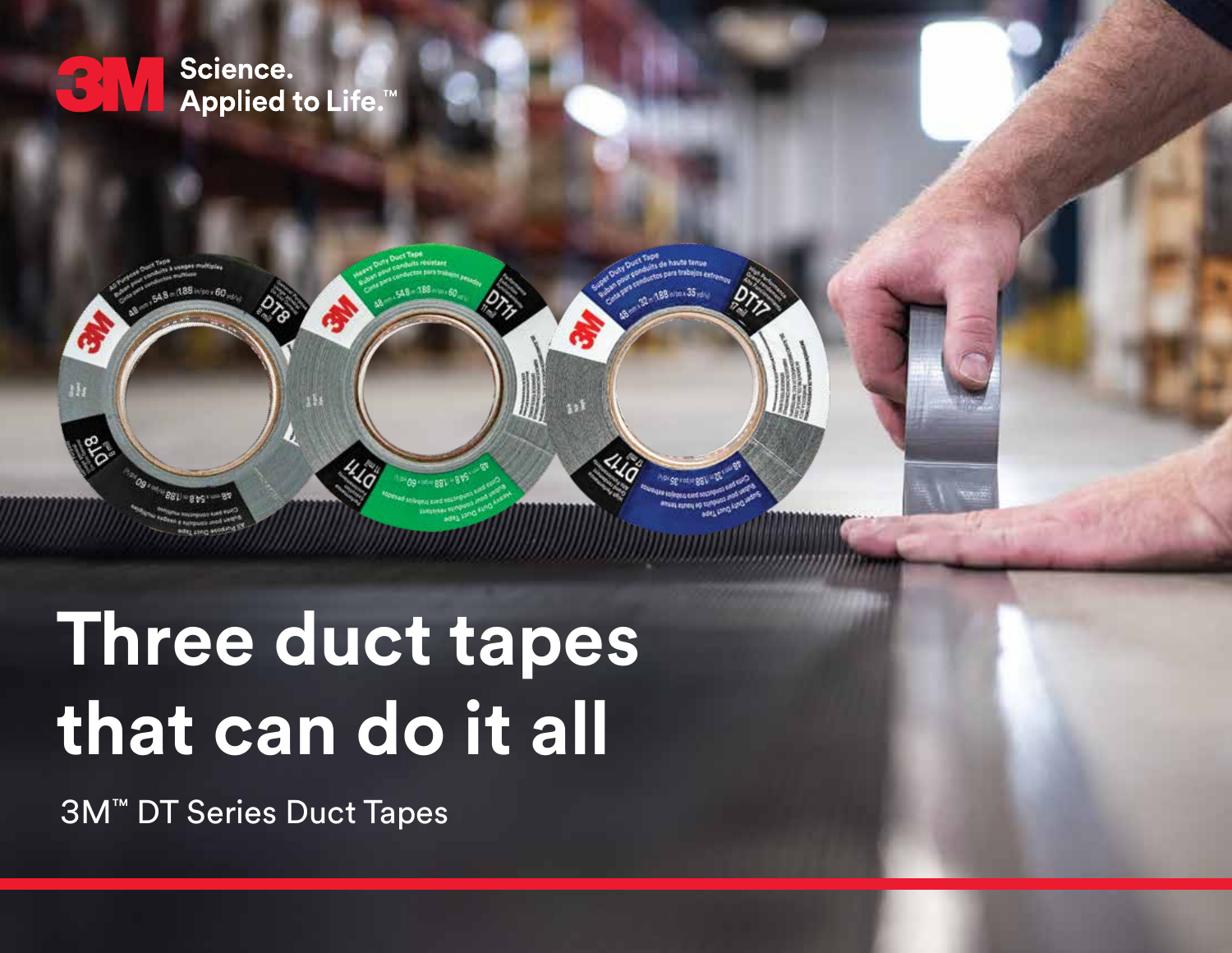

# **Be equipped for the day**

Tackle your everyday tasks with 3M™ DT Series duct tapes in three strengths. They resist curling, have a consistent unwind and tear off the roll cleanly for the ultimate in ease of handling and application.

Enlarged photo to show unique texture of 3M™ Super Duty Duct Tape DT17.





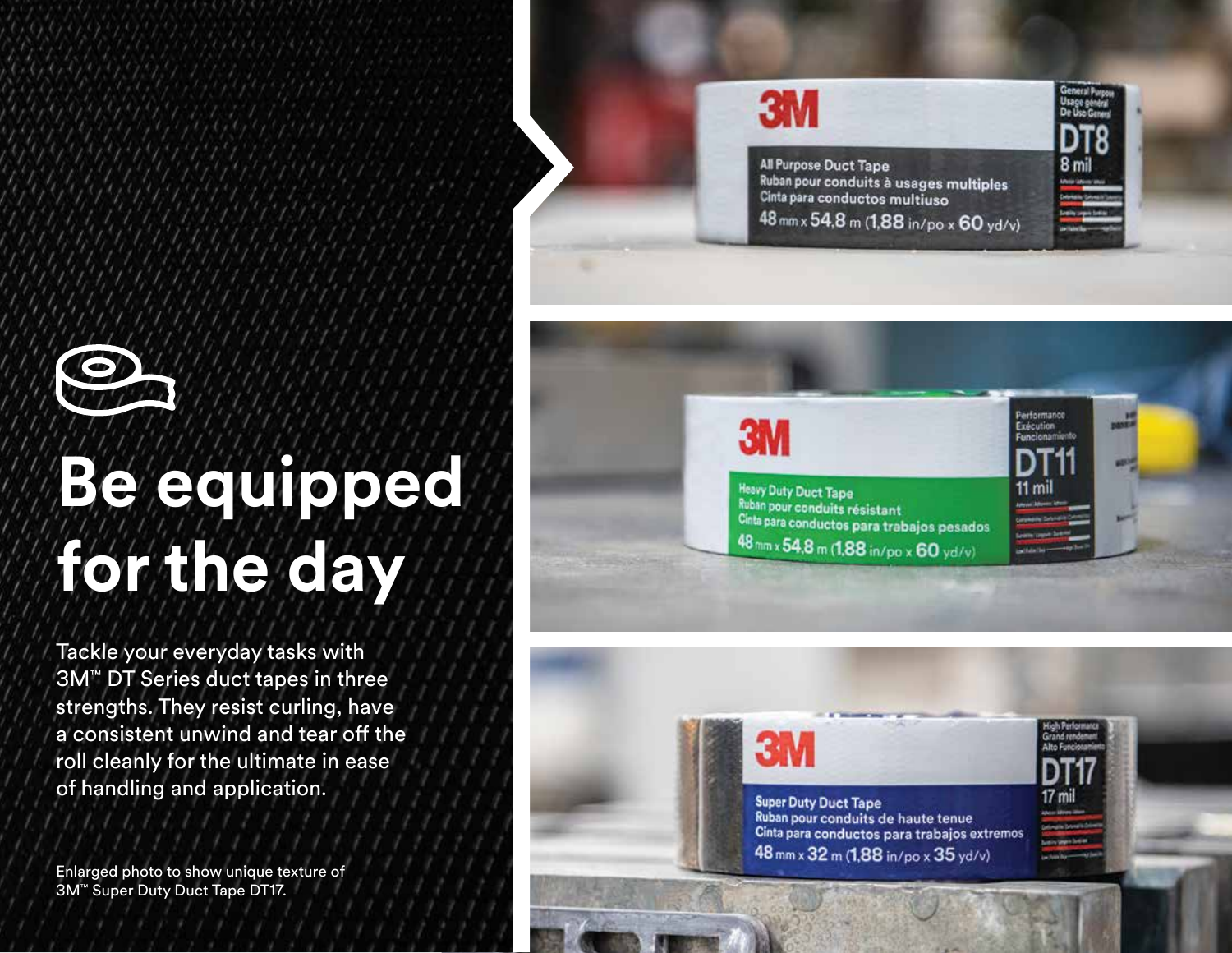## **The rolls you always want to keep on hand**

3M™ DT Series duct tapes offer hand tearability, high tensile strength and conformability.



#### *Conformable with instant bond*

Unique design offers high instant adhesion coupled with maximum conformability.



- Ideal for contoured surfaces and quick labeling
- Good tensile strength for light-duty bundling
- Use for poly abatement, quick repairs, splicing, temporary holding and fast attachments

**3M™ Heavy Duty Duct Tape DT11**

#### *Versatility with holding power*

Good holding power with a broad attribute performance make this the go-to choice for demanding jobs.



- Sticks immediately and stays on irregular, hard-to-bond surfaces without lifting—even on most plastics
- Water-resistant, polyethylene backing resists wear and light abrasion—good for securing temporary floor coverings
- Moisture-resistant seal in many containment situations, such as pipe sealing and attaching heavy poly draping
- Low-tack roll edges so rolls stay cleaner



#### *Super thick for super tough jobs*

Ultra-thick, water-resistant backing resists wear and abrasion while still tearing easily by hand.



- Aggressive rubber adhesive grips instantly to a variety of surfaces including metal, glass, plastic and sealed concrete
- Excellent for repairing, seaming, extra-strength bundling and helps in protecting metal parts and surfaces against sandblast overspray
- Superior strength for the most demanding applications
- Low-tack roll edges so rolls stay cleaner